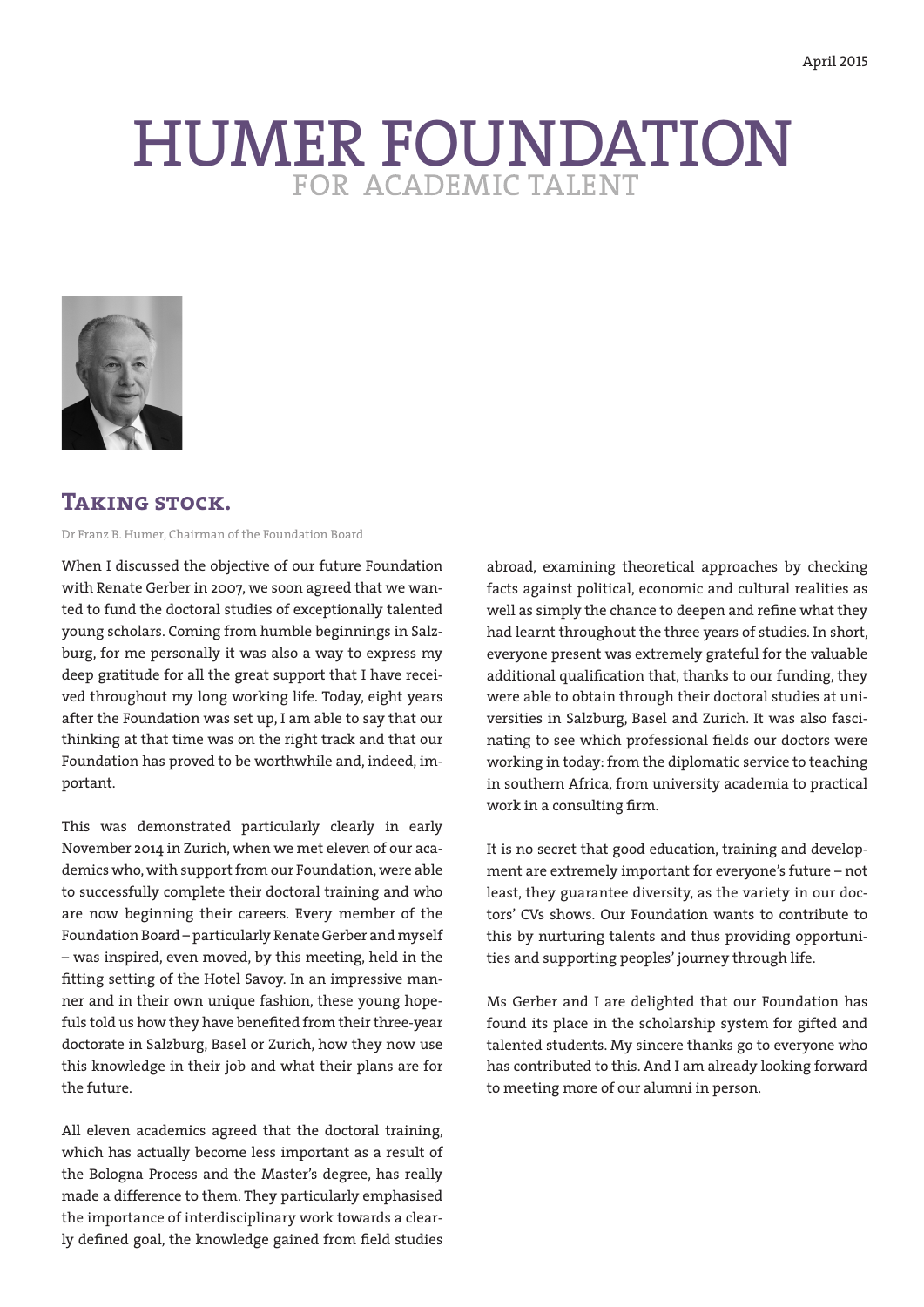

# **Performance report 2014**

Urs Lauffer, executive member of the Foundation Board

Our Foundation, set up in spring 2007, aims to fund talented young scholars in Switzerland, Austria and other European countries, on an exclusively non-profit basis. This is done in close co-operation with the universities in Zurich, Basel and Salzburg.

In the eighth year of our operations, we have once again granted the University of Zurich funding to the tune of CHF 300 000 for doctoral training in its main research area, "Asia and Europe". This sum was used to fund the work of six doctoral candidates. In 2014, the University of Salzburg also received the same funding as the year before, a sum of EUR 180 000. With this support, during the year under review six candidates have continued their doctoral work at the post-graduate teaching centre in Salzburg. And finally, the Foundation has once again supported the University of Basel with a grant of CHF 200 000 for its main research focus on "Africa". This money was used to fund four doctoral candidates. Our Foundation thus continued to fund doctoral studies for a total of 16 exceptionally talented young academics.

The intensive collaboration with the people in charge at the three universities is proving to be worthwhile. The quality of the individual research projects is regularly monitored by the professors involved. The Humer Foundation therefore still does not consider applications sent directly to it by doctoral candidates.

During the year under review, the Foundation Board met in two sessions, in Salzburg and Zurich. The main focus of these sessions was the evaluation and approval of requests for financial support for doctoral candidates, which was undertaken on the basis of thorough, balanced assessments made by the three universities. In addition, the Foundation's statutory business (annual accounts, year-end closing, auditor's report, elections) was dealt with.

Furthermore, the Foundation Board periodically reviews the success of funding activities, in the presence of professors and individual doctoral candidates. In doing so, we assess both the effectiveness and efficiency of our work, thus measuring the usefulness and the profitability of the allocation of our Foundation's resources. Based on this, and using specific individual cases as templates, we then determine the policy of our Foundation. And finally, we also deal with all financial questions and risks (including investment principles, which are regularly reviewed and adjusted), and oversee the work of our office.

The Foundation's activities are financed first and foremost through yields on assets and donations, and secondly through transfers from capital reserves. Thanks to some very generous donations and gains on investments, the organisation's capital increased to around CHF 4.2 million. Our Foundation will therefore be able to continue its funding activity at the current level in the coming years.

The office is managed by Lauffer & Frischknecht, a communication management consultancy, on a consultative basis. Stéphanie Ramel takes care of the administration, and Fritz Frischknecht, MA Econ., is responsible for the accounts department. The management of the Foundation's assets was entrusted to InCentive Asset Management. Swiss GAAP FER 21 is used for the annual financial statements.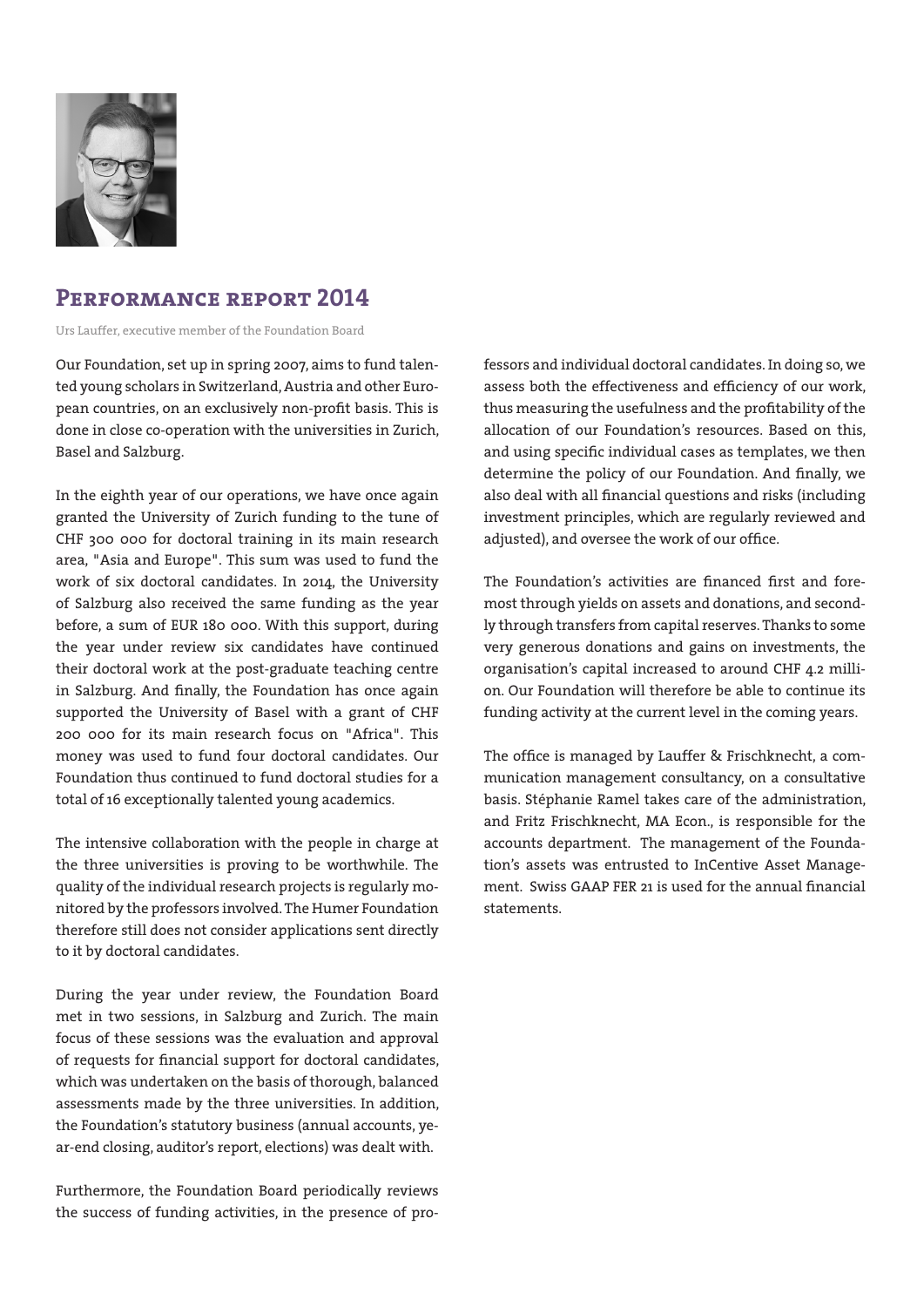# **Current theses**

#### **University of Zurich – Asia and Europe**

**At present the Humer Foundation is supporting the follo– wing six doctoral students:**

Motaz Alnaouq – The Right to Life in the Palestinian Society: The Case of Death Penalty from Comparative Human Rights Perspective

Eliza Isabaeva – Social Citizenship from Below and the Making of State in Kyrgyzstan: Migrants Making a Living in the Squatter Settlements of Bishkek

Thiruni Kelegama – An Examination of State Sponsored Colonisation Schemes in Sri Lanka

Ayaka Löschke – The Mothers' Network "National Network of Parents to Protect Children From Radiation": A Social Movement after the Fukushima Disaster

Nathalie Marseglia – Living National Treasures - Hegemonic Discourse and Practical Knowledge: An Ethnographic Study of Cultural Politics and Pottery in Japan and France

Tobias Weiss – Media and Nuclear Power in Japan. Tricksters, Lapdogs and Agenda Setters

#### **University of Salzburg – European Union STUDIES**

**At present the Humer Foundation is supporting the follo– wing six doctoral students:**

FRANCESCO GALLETTI - Varieties of Capitalism and the EMU Crisis: Assessing the Domestic Adjustments

HENDRIK JUNGMANN - Company Taxation in Europe: Evidence from Microdata

Zuzana Kliská – Legitimacy of Anti-Crisis Measures Introduced to Stabilise European Financial Markets – Is the Introduction of Six Pack (and possibly Two Pack) in Compliance with EU Primary Law?

Dominika Majorowski – The European Stability Mechanism as the Crisis Resolution Mechanism

Markus Tiefenbacher – The Incidence of Capital Taxes in the EMU

JAMES WILHELM - National Voting on Europe? The Crisis and Voter Behaviour in the National Elections of European Union Member States

#### **University of Basel – Africa**

**At present the Humer Foundation is supporting the follo– wing four doctoral students:**

CHRISTOPHER BARRATT - Speciation Patterns in the Lowland Forests of East Africa

Melanie Boehi – The South African Botanical Complex: Plants, Nature and Urban Life in Cape Town (ca. 1910 – 2013)

Joschka Philipps – Explosive Youth: Political Protests in Conakry (Guinea) and Kampala (Uganda)

VLADIMIR WINGATE - Deforestation and Land Degradation in the Northern Communal Areas of Namibia

# **Completed Theses**

**In 2014 the following theses made possible by our Foundation were completed:**

**University of Zurich – Asia and Europe** PIA HOLLENBACH - The Paradox of Good Intentions. The Biography of Private Giving in Post-Tsunami Sri Lanka MATTHÄUS REST - Water Power. Discourses on Modernity and Development around the Nepalese Arun-3 Hydropower Project

#### **University of Salzburg – European Union STILLERS**

Laura Baroni – Information Counts: Interest Group Success in the European Parliament

CHRISTINA ORTNER - Role of the Media in the Development of Social Fears and Uncertainties in the Context of the European Integration Process

JÖRG PAETZOLD - Essays on the Political Economy of Labour Market Policies and Taxation in Europe